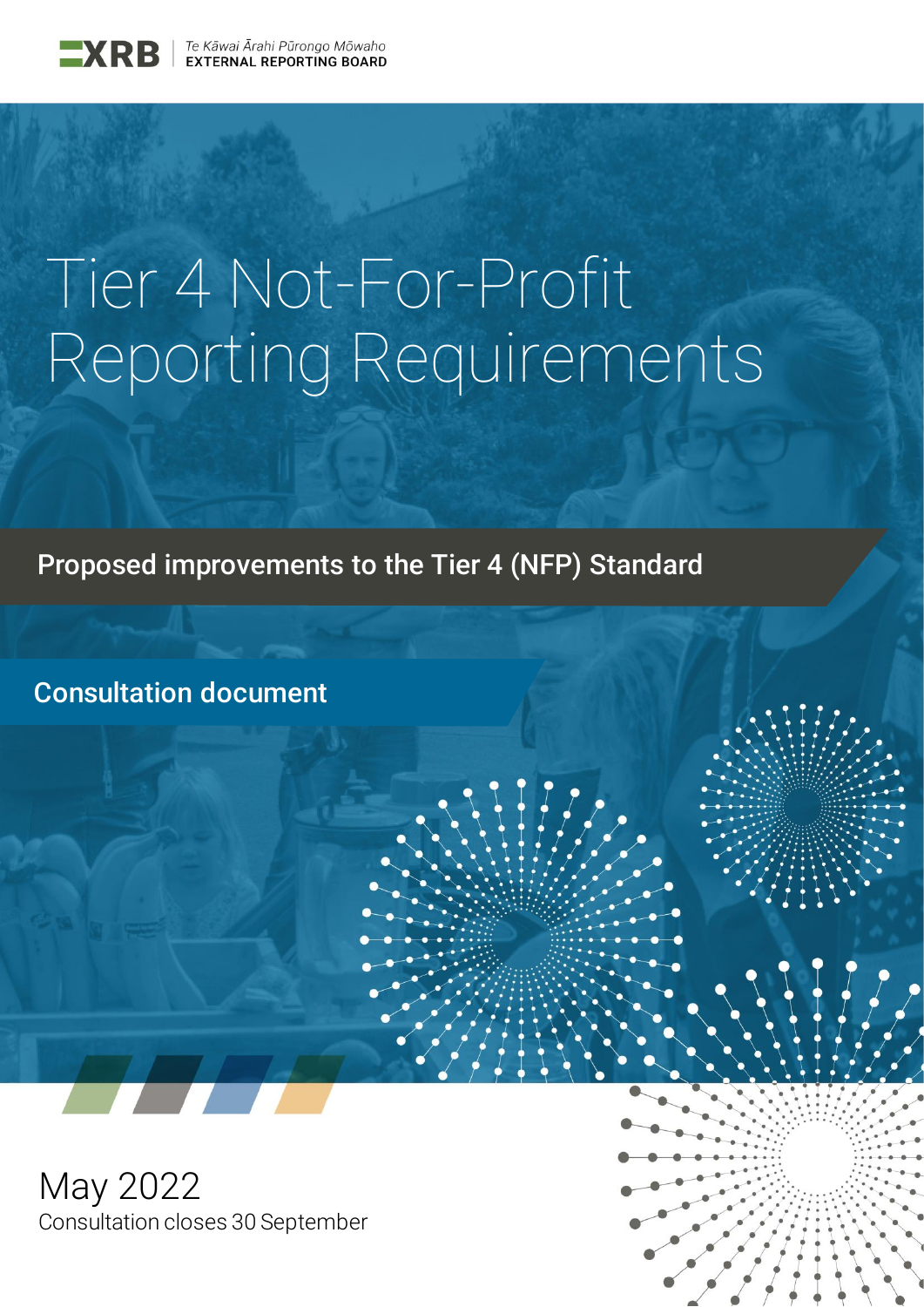

### **Contents**

| What is this consultation about?                           | 3  |
|------------------------------------------------------------|----|
| How to provide feedback                                    | 4  |
| <b>Proposed improvements</b>                               |    |
| 3.1. Simplification of the Tier 4 (NFP) Standard           | 5  |
| 3.2. Reporting requirements for small Tier 4 NFP entities  | 6  |
| 3.3. Service performance reporting                         |    |
| 3.4. Categories for presenting cash received and cash paid | 8  |
| 3.5. Statement of Resources and Commitments                | 10 |
| <b>Effective date and other comments</b>                   |    |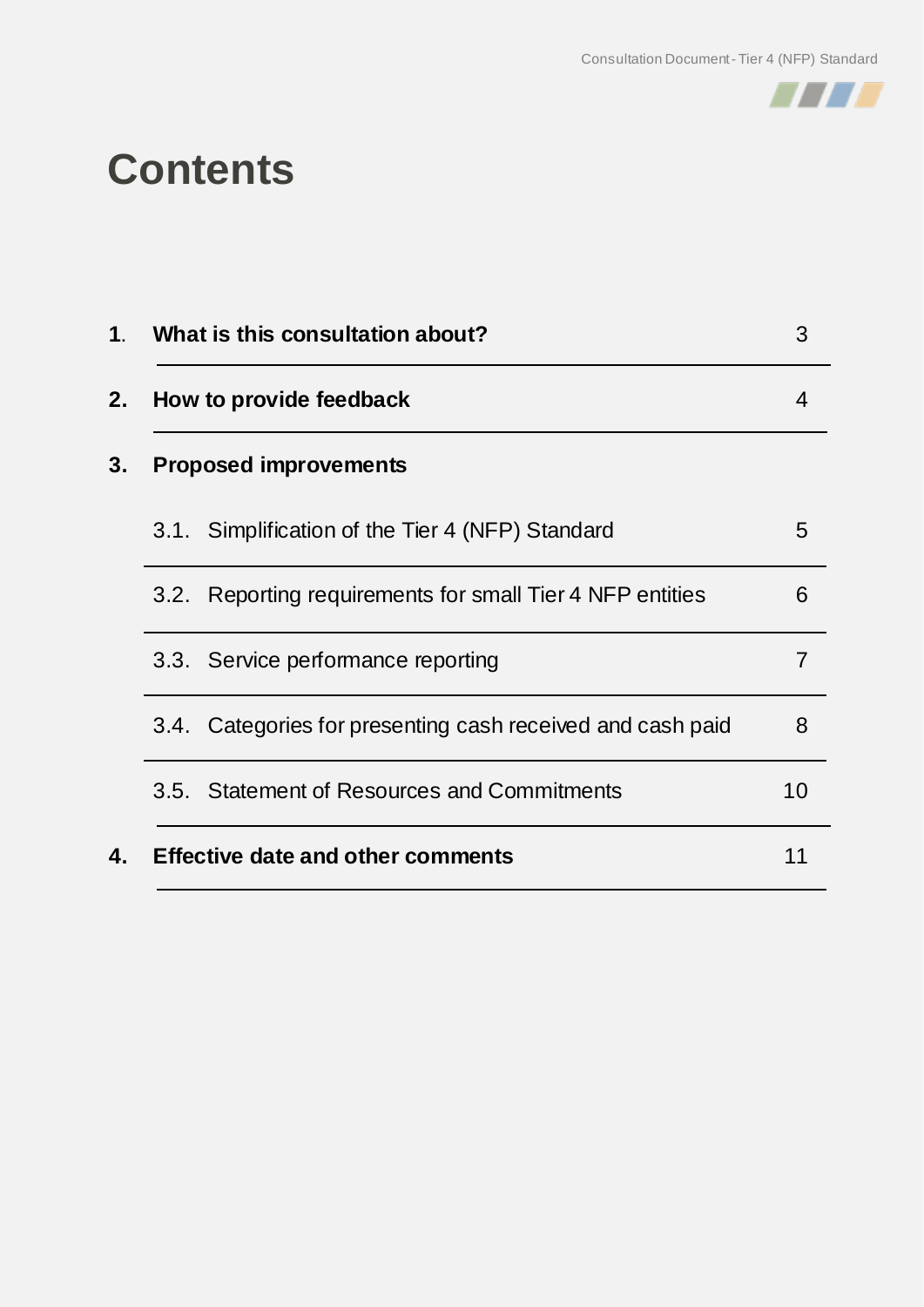1.



## What is this consultation about?

#### **Who is the External Reporting Board (XRB)?**

We are the Independent Crown Entity responsible for developing and implementing accounting, audit and assurance and climate reporting standards for New Zealand. We exist to enable the highest quality decision making for resource allocation for the benefit of Aotearoa New Zealand.

#### **About the Tier 4 (NFP) Standard**

The Tier 4 (NFP) Standard sets out the reporting requirements for Tier 4 NFP entities when preparing their annual Performance Reports. The Standard is used by NFPs (such as registered charities) with annual operating payments under \$140,000.

The Tier 4 (NFP) Standard is a cash-based standard, which requires an entity to provide information about the cash received and cash paid over the past financial year, together with non-financial information about what the entity has achieved over the same period.

#### **Objective of Tier 4 (NFP) Standard**

The Tier 4 Performance Report aims to provide readers with useful and relevant information about an entity's performance for the previous year, including how it has advanced its NFP purpose.

Annual reporting by NFP organisations promotes transparency, accountability, and trust across the NFP sector, which plays a key role in maintaining public support for the invaluable contribution these entities make to New Zealand communities.

Equally, we recognise the need to keep the Tier 4 (NFP) Standard simple to apply, to ensure an appropriate balance is maintained between the benefits and costs of annual reporting.

#### **Why amend the Tier 4 (NFP) Standard**

In 2020 we consulted with the sector to assess where improvements could be made, not just in terms of simplification and ease of reporting, but also in terms of the usefulness of the information produced.

The feedback we received highlighted that overall, the Tier 4 (NFP) Standard is working well however, there was strong support to reduce the length and complexity of the Standard to support increased adoption and consistent application.

In response, we are proposing amendments to simplify and improve the Tier 4 (NFP) Standard, which is the focus of this consultation.

#### **Proposed improvements**

The proposed improvements include the following key.

- Reducing the length of the Standard and removing complex terminology.
- Introducing reduced reporting requirements for 'small' Tier 4 NFP entities.
- Amending the service performance (nonfinancial) reporting requirements.
- Clarifying categories for presenting cash received and cash paid.
- Removing the Statement of Resources and Commitments.

The proposed improvements are reflected in the accompanying **Exposure Draft (ED)** of the Tier 4 (NFP) Standard.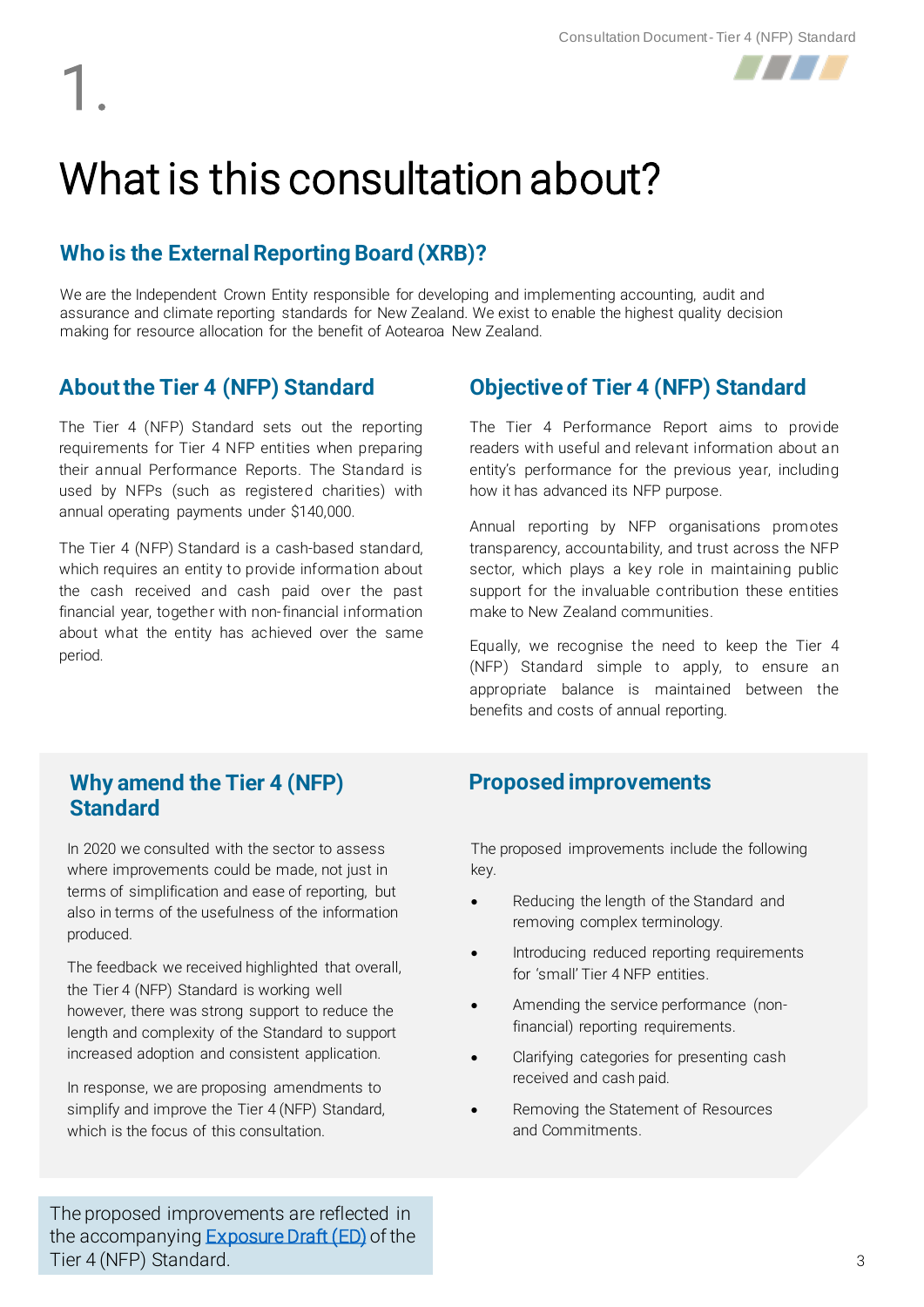2.



## How to provide feedback?

We are seeking feedback on the following questions raised in the consultation document.

#### **Consultation questions**

#### Proposed simplifications

1. Do you agree with the proposed simplifications to the Tier 4 (NFP) Standard?

#### Reporting requirements for small Tier 4 NFP entities

- 2. Do you agree with the proposal to reduce reporting requirements for small Tier 4 NFP entities?
- 3. Are there any proposed reporting concessions for small Tier 4 NFP entities you do not support?
- 4. Are there any other reporting concessions for small Tier 4 NFP entities that should be considered?

#### Specific amendments

- 5. Do you agree with the proposed amendments to the service performance reporting requirements?
- 6. Do you agree with the proposals to amend the required cash received and cash paid categories?
- 7. Do you agree with the proposal to remove the Statement of Resources and Commitments and instead require note disclosure about any significant assets or liabilities?

#### Effective date

8. Do you agree with the proposed effective date of 1 April 2024, with early adoption permitted?

#### Other comments

9. Do you have any other comments on the proposed improvements to the Tier 4 (NFP) Standard?

Please refer to accompanying [Tier 4 \(NFP\) Standard Exposure Draft.](https://www.xrb.govt.nz/assets/Accounting/Exposure-Drafts/696d850255/ED-Tier-4-NFP-Standard-May-2022.pdf)

We will consider all feedback received before finalising the proposed amendments to the Tier 4 (NFP) Standard.

Please feel free to comment on any or all of the questions, or any parts of the Tier 4 (NFP) proposed Standard.

We appreciate both formal and informal comments, whether supportive or critical,.

We will put all written submissions on our website unless advised otherwise, and we reserve the right not to publish defamatory submissions.

#### **Providing your feedback**

You can provide feedback to us via:

- the [online form o](https://www.xrb.govt.nz/consultations/accounting-standards-open-for-consultation/tier-4-reporting)n our website (this allows you to respond to individual questions); or
- emailing your formal or informal comments to [accounting@xrb.govt.nz](mailto:accounting@xrb.govt.nz)

The consultation closes on 30 September 2022.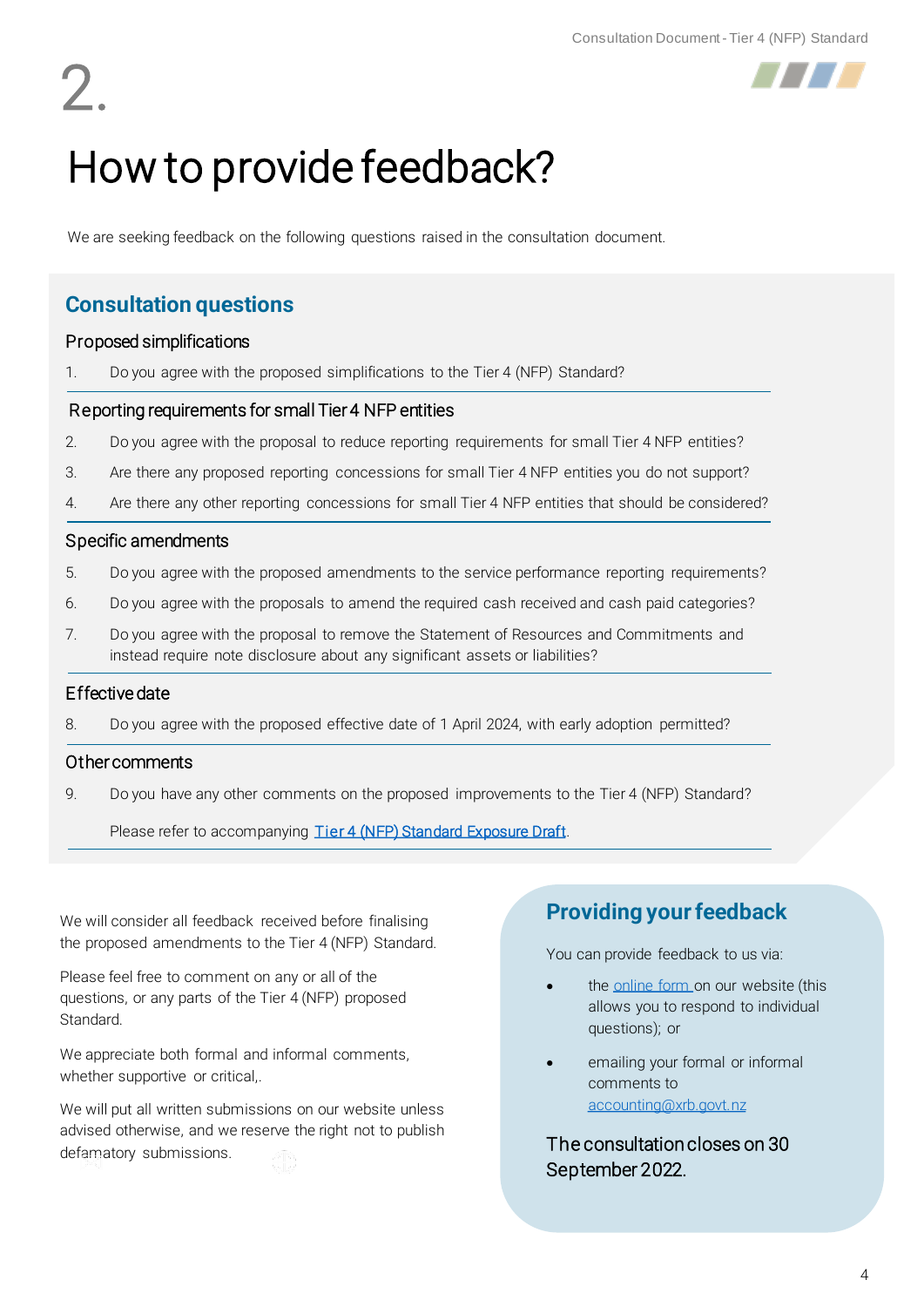



### 3.1 Simplification of the Tier 4 (NFP) Standard

#### **Feedback received**

Some preparers are finding it difficult to apply the Tier 4 reporting requirements for the following main reasons.

- The Tier 4 (NFP) Standard and accompanying guidance is too long and complex.
- The language used in the Tier 4 (NFP) Standard is too technical for non-accountants to understand.
- Feedback highlighted that the Tier 4 (NFP) Standard requires simplification to promote increased adoption and consistent application by NFP entities (such as registered charities).

#### **Proposed improvements in response**

We have completed a comprehensive review of the Tier 4 (NFP) Standard to identify opportunities to simplify and re-express the existing requirements using plain English and removing technical accounting terms.

Optional disclosures previously included in the Standard have been removed, to allow the Standard to focus on the minimum reporting requirements. These optional disclosures will continue to be made available in separate guidance material.

The process of simplification has resulted in the page count of the Tier 4 (NFP) Standard being reduced from 31 pages to 17.

To illustrate the impact of simplified Tier 4 (NFP) Standard, we have also amended our optional [Tier 4 Reporting Template](https://www.xrb.govt.nz/consultations/accounting-standards-open-for-consultation/tier-4-reporting) which provides an easy-to-use approach to completing your annual reporting requirements.

#### **Question**

Q1. Do you agree with the proposed simplifications to the Tier 4 (NFP) Standard?

i.e. Do you have any concerns about any content that has been removed and/or re-expressed in the Tier 4 (NFP) ED?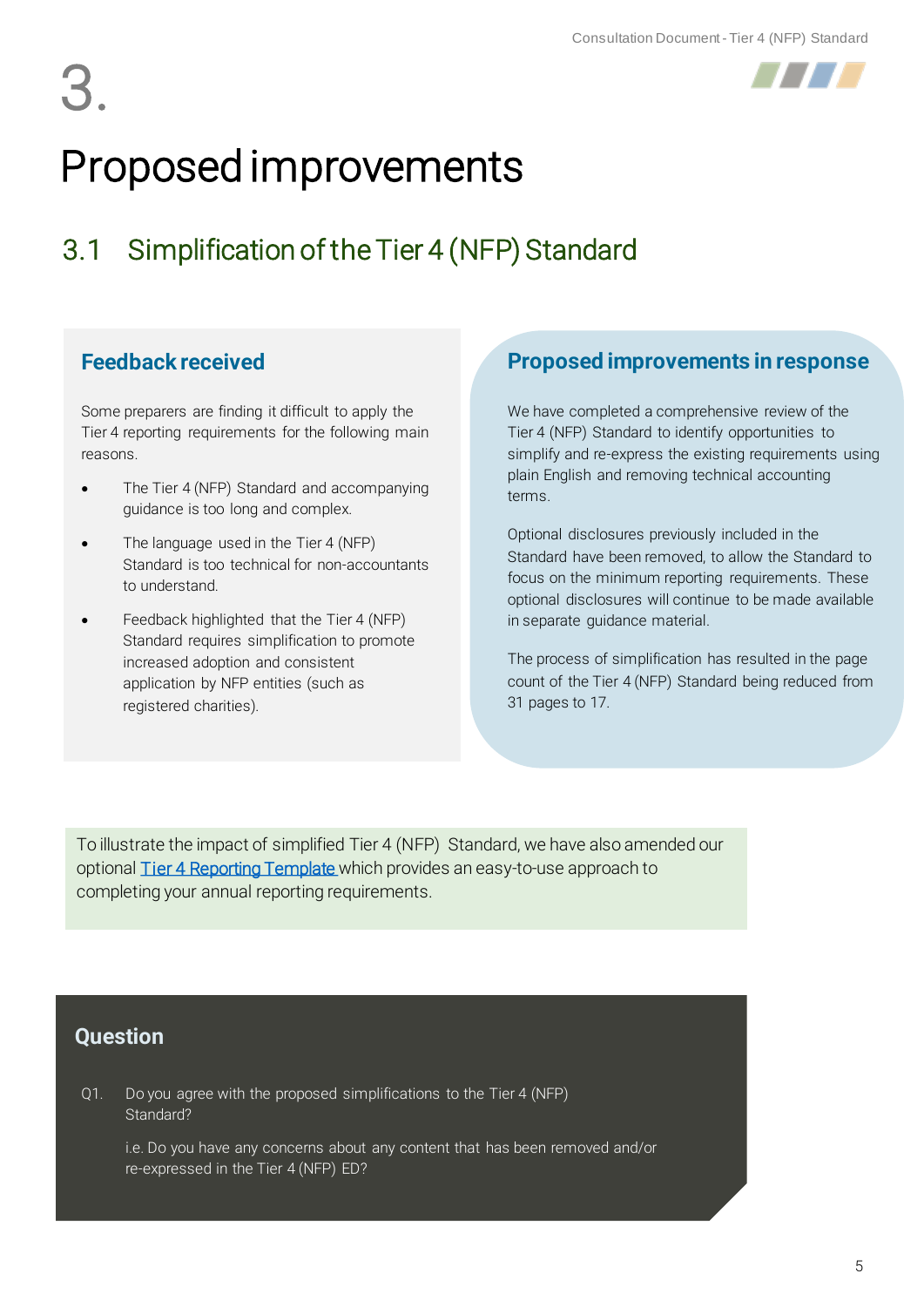

### 3.2. Reporting requirements for small Tier 4 NFP entities

#### **Feedback received**

Small Tier 4 NFP entities often have limited resources available and find it difficult to attract and retain volunteers or staff who have experience completing annual reporting requirements in accordance with XRB Standards.

Feedback highlighted the need for the reporting burden to be reduced for small Tier 4 NFP entities to make it easier for them to meet their annual reporting requirements.

#### **Proposed improvements in response**

We recognise the compliance burden that smaller Tier 4 NFP entities face when complying with mandatory reporting requirements as issued by the XRB.

To reduce the reporting burden for smaller Tier 4 NFP entities, we propose to introduce reduced reporting requirements within the Tier 4 (NFP) Standard.

A small Tier 4 NFP entity who chooses to apply the reduced reporting requirements would be exempt from certain Tier 4 reporting requirements.

The proposed reporting concessions for small Tier 4 NFP entities are marked with a triangle cross symbol  $-$  please refer to the accompanying [Tier 4 \(NFP\) Standard Exposure Draft.](https://www.xrb.govt.nz/assets/Accounting/Exposure-Drafts/696d850255/ED-Tier-4-NFP-Standard-May-2022.pdf)



We have defined a 'small' Tier 4 NFP entity as an entity:

- that is eligible (as permitted by legislation) to report using the Tier 4 (NFP) Standard; and
- has total annual payments of less than \$10,000 for the current and previous financial years.

The Tier 4 (NFP) ED defines 'total annual payments' as the total amount of cash outflows for the year. It includes any amount paid out of the entity's bank account(s) or cash held on hand during the year.

#### **Questions**

- Q2. Do you agree with the proposal to reduce reporting requirements for 'small' Tier 4 NFP entities?
- Q3. Are there any proposed reporting concessions for small Tier 4 NFP entities you do not support?
- Q4. Are there any other reporting concessions for small Tier 4 NFP entities that should be considered?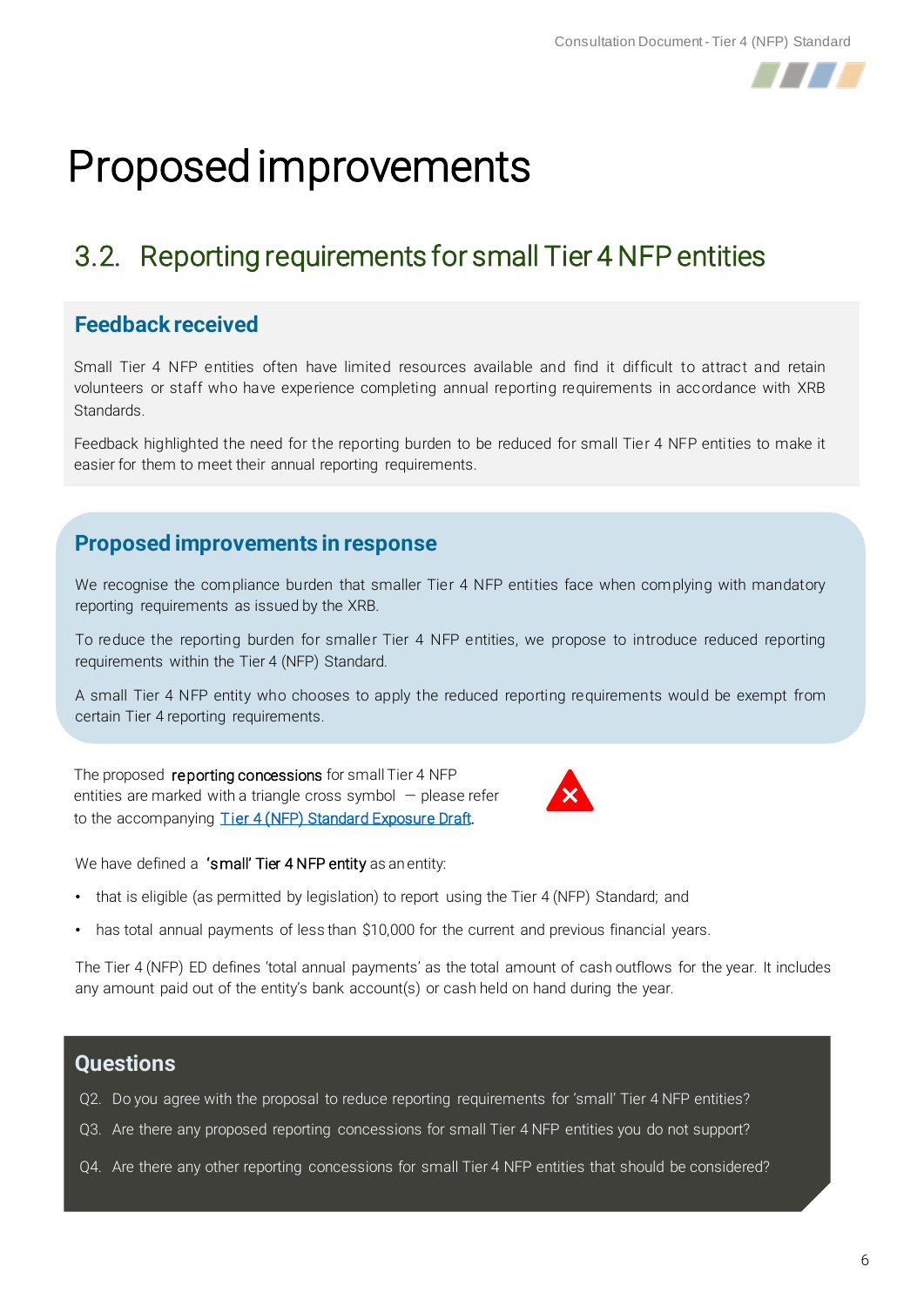

### 3.3 Service performance reporting

Service performance reporting provides an entity with the opportunity to tell its story about why it exists and what it has done in the year to advance its NFP objectives.

#### **Feedback received**

Some preparers are finding the Tier 4 requirements concerning the reporting service performance information (non-financial information about an entity's activities) difficult to apply and understand.

In particular, the requirement to report on "outputs" (as well as the optional disclosure of "outcomes") in the Tier 4 (NFP) Standard is causing confusion, as the terms are not well understood by all preparers.

#### **Proposed improvements in response**

We are proposing to remove the language around "outcomes" and "outputs", but retain the requirement for a Tier 4 NFP entity to report on what it is seeking to achieve over the medium to long term (i.e. its 'objectives') and the significant activities undertaken during the reporting period to advance these objectives.

The proposed amendments put the service performance reporting requirements in the Tier 4 (NFP) Standard more in line with those in the Tier 2 PBE Standards (i.e. the recently issued PBE FRS 48 *Service Performance Reporting*).

#### Tier 4 — Statement of Service Performance

Describes what the entity is aiming to achieve over the medium to long term

Describes the significant activities the entity has undertaken during the financial year to advance its objectives

Quantifies to the extent practicable the significant activities undertaken during the financial year – concession for small Tier 4 entities

#### **Question**

Q5. Do you agree with the proposed amendments relating to service performance information?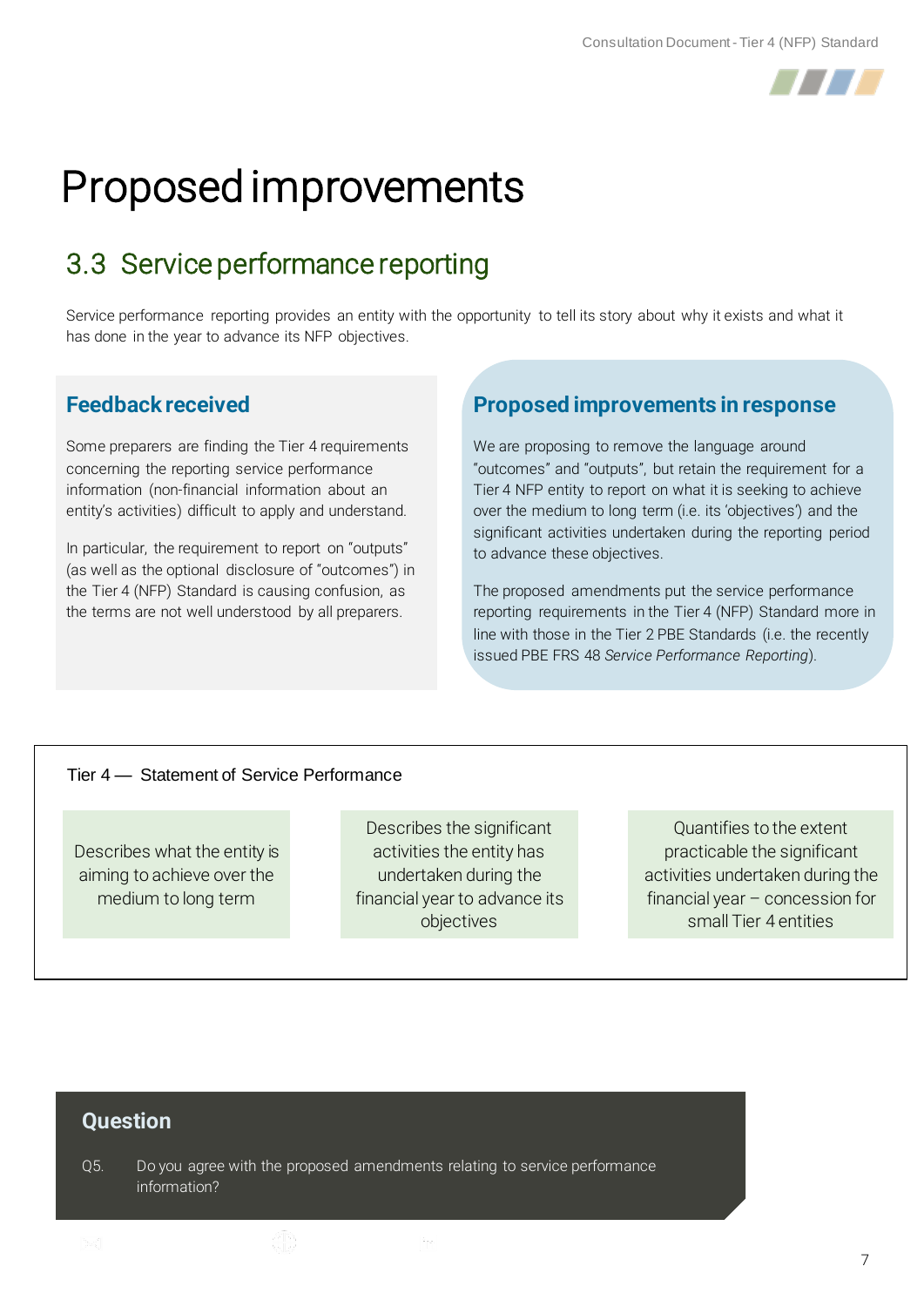

### 3.4 Categories for presenting cash received and cash paid

Tier 4 (NFP) entities are currently required to report the cash received and the cash paid in the financial year by preparing a *Statement of Receipts and Payments* — renamed *Statement of Cash Received and Cash Paid*.

To promote a consistent level of reporting that is comparable and understandable by external users, the Standard requires the cash received and cash paid to be presented using required categories.



.

#### **Feedback received**

- There was general support for maintaining the required categories within the Tier 4 (NFP) Standard.
- However, concerns were raised about application and interpretation challenges when using the current categories.
- Required categories could be improved by introducing additional categories and simplifying the existing categories.

#### **New categories**

#### **Sale of goods or services (commercial activities)**

We are proposing new categories for cash received and cash paid from the "sale of goods or services (commercial activities)".

This category includes transactions arising from trading activities, where goods or services are sold on commercial terms for the primary purpose of generating a profit. The profits earned are then used to fund the entity's NFP purpose.

Refer to the **tables** on the next page for the proposed categories for operating activities in the Tier (NFP) ED.

#### **Proposed improvements in response**

We have refined the existing categories and added new categories.

The increase in the number of the categories is expected to assist preparers when allocating different types of transactions.

The Tier 4 (NFP) Standard only requires a category to be used when it is applicable and relevant to the reporting entity.

#### **Service delivery grants/contracts**

We are also proposing to introduce a new category, for funding received from "service delivery grants/contracts" for grants that are, in substance, a contract for the delivery of specified goods or services.

For example, a grant received for the delivery of a specified number of counselling service hours.

While the Tier 4 (NFP) Standard already allow these to be optionally separated we are proposing that this should instead be a requirement

This will allow for funding from service delivery grants to be reported separately from general grants – which has also been added as a new category "grant received".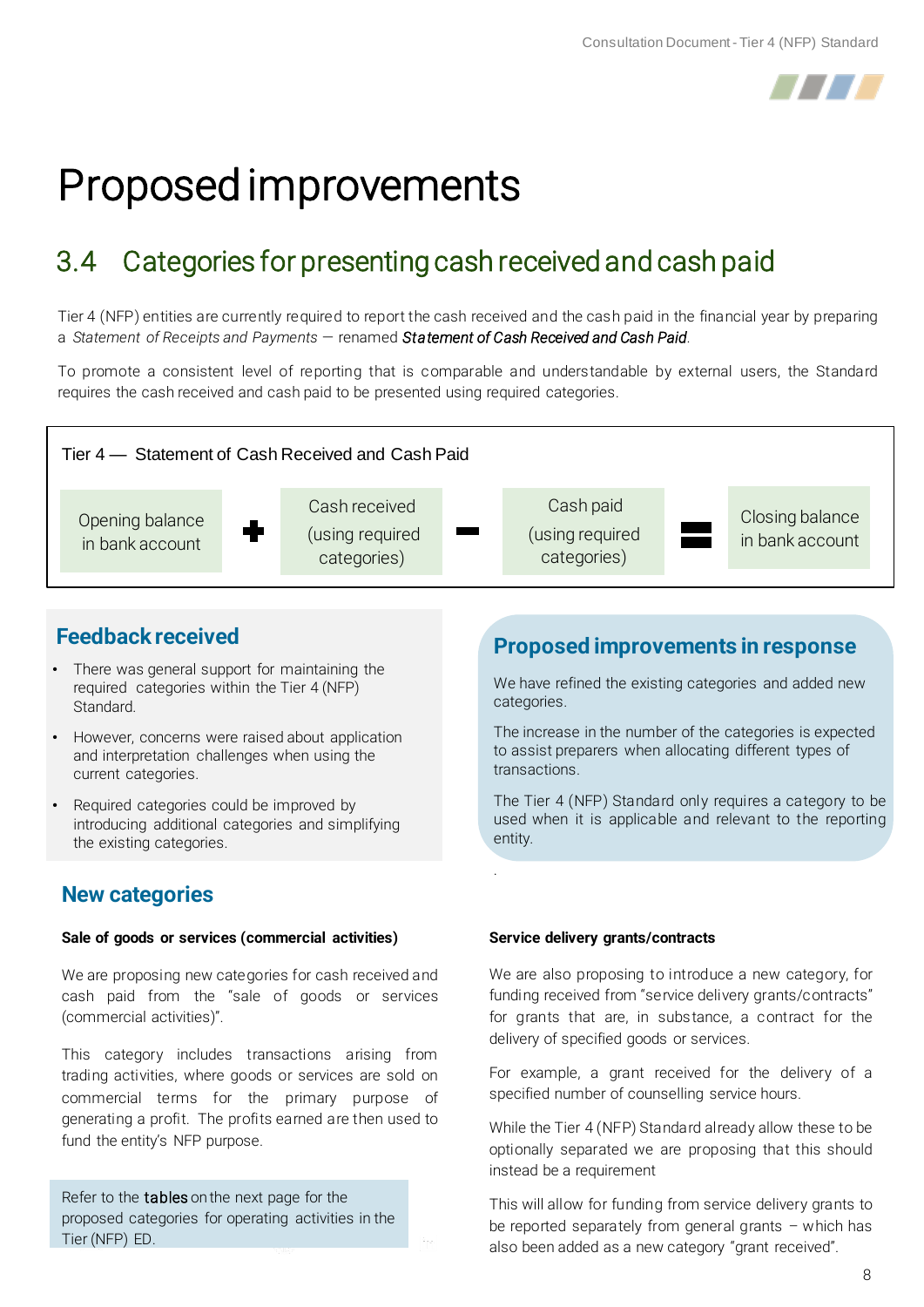

### Categories for presenting cash received and cash paid

#### **Table 1 – Cash received categories**

| Current categories                                           | Proposed categories                                         |
|--------------------------------------------------------------|-------------------------------------------------------------|
|                                                              | Donations, koha, bequests, and other fundraising activities |
| Donations, fundraising, and other similar receipts           | Grants received                                             |
|                                                              | (Excluding service delivery grants/contracts)               |
| Receipts from providing goods or services                    | Funding from service delivery grants/contracts              |
|                                                              | Sale of goods or services (commercial activities)           |
| Fees, subscriptions, and other receipts from<br>members      | Membership fees or subscriptions                            |
| Interest, dividends, and other investment income<br>receipts | Interest or dividends received                              |
|                                                              | Other cash received                                         |

#### **Table 2 – Cash paid categories**

| Current categories                               | Proposed new categories                                                   |
|--------------------------------------------------|---------------------------------------------------------------------------|
| Payments related to public fundraising           | Fundraising costs                                                         |
| Volunteer and employee related payments          | Employee remuneration                                                     |
|                                                  | Volunteer and other employee costs                                        |
| Payments related to providing goods and services | Costs related to the sale of goods or services (commercial<br>activities) |
|                                                  | Other costs related to the delivery of entity objectives                  |
| Grants and donations paid                        | Grants and donations paid                                                 |
|                                                  | Other cash paid                                                           |

#### **Question**

Q6. Do you agree with the proposals to amend the cash received and cash paid categories?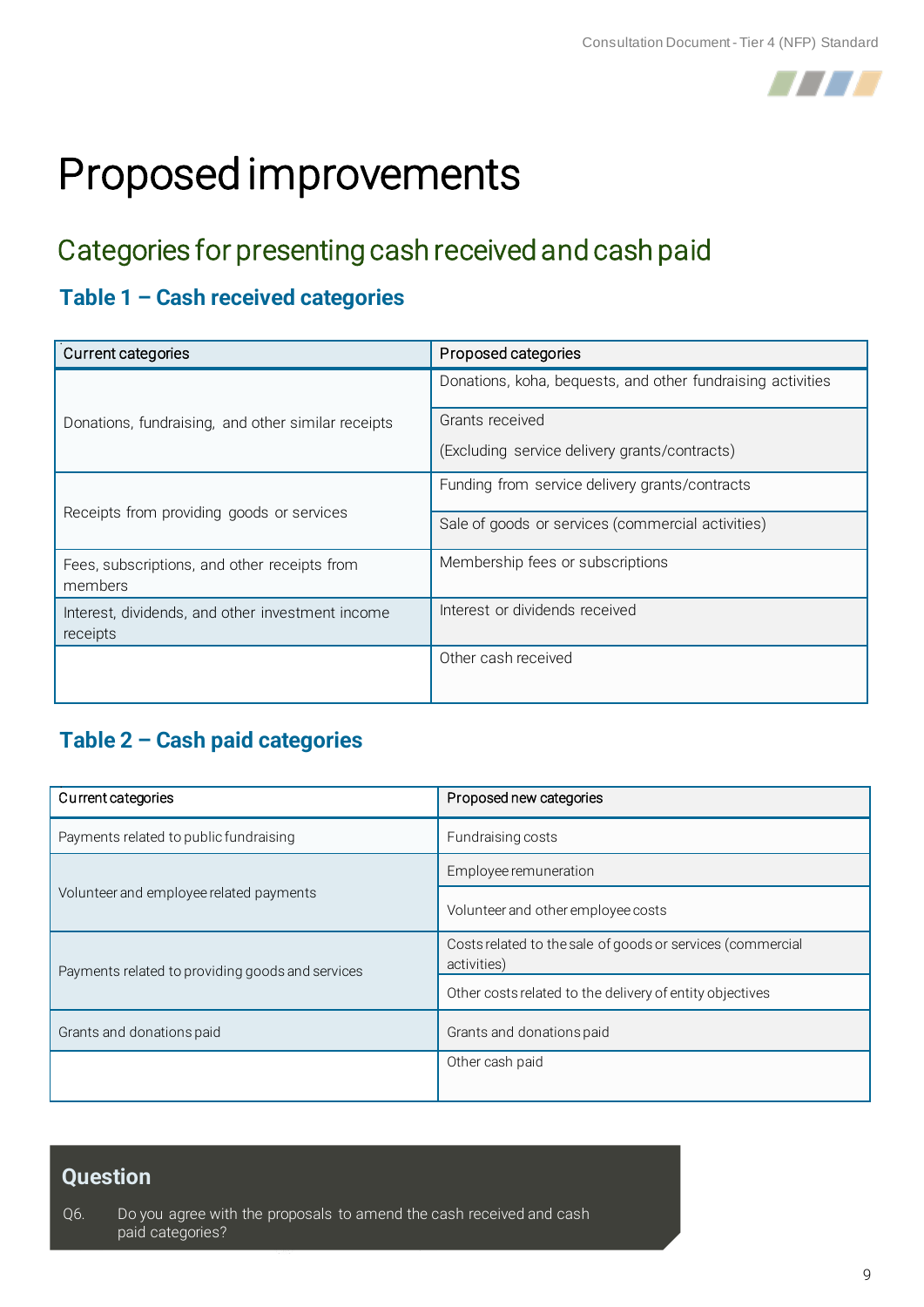

### 3.5 Statement of Resources and Commitments

The purpose of the Statement of Resources and Commitments, as currently required by the Tier 4 (NFP) Standard, is to provide a snapshot of the significant assets owned by the entity and any amounts owed to external parties at the reporting date.

#### **Feedback received**

Feedback highlighted concerns about the purpose of a Statement of Resources and Commitments in the Tier 4 (NFP) Standard.

Many respondents considered that it was not useful to impose accrual concepts (such as the reporting of assets and liabilities) through a statement of this nature onto preparers that are applying a cash-based standard.

#### **Proposed improvements in response**

It is important that Tier 4 NFP entities continue to provide information about the significant assets held to support their future activities and the liabilities that are expected to be settled in future periods. Therefore, we are proposing the following amendments to the Tier 4 (NFP) Standard.

- Removing the requirement to prepare a Statement of Resources and Commitments.
- Requiring disclosure of significant assets and liabilities in the notes to the Performance Report.
- Requiring disclosure (when significant) of either the amount paid to purchase the asset or the estimated current value of the asset. The value of land and buildings may be estimated using rateable values.
- Requiring for each significant amount owed to an external party, the amount expected to be paid in the future to fully settle the liability.

| <b>Example Note — Significant assets</b>                   | <b>Current</b><br>financial<br>year | <b>Previous</b><br>financial<br>year |
|------------------------------------------------------------|-------------------------------------|--------------------------------------|
|                                                            | S                                   |                                      |
| Significant amounts owed to the entity by external parties |                                     |                                      |
| Land and buildings                                         |                                     |                                      |
| Investments (shares, bonds, units in managed funds)        |                                     |                                      |
| Other significant assets                                   |                                     |                                      |

#### **Question**

Q7. Do you agree with the proposal to remove the Statement of Resources and Commitments and instead require note disclosure about any significant assets or liabilities?